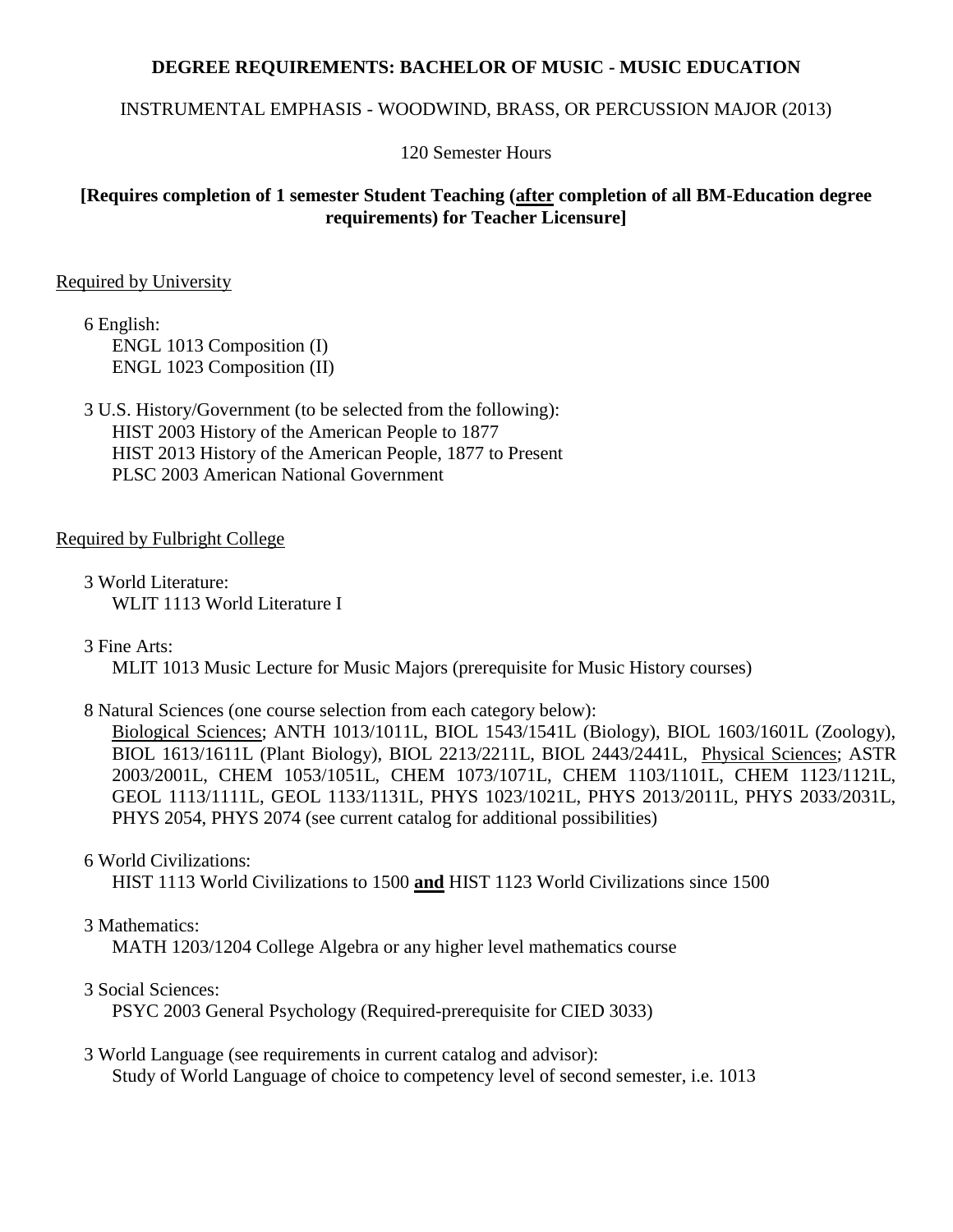Theory/Aural Perception: 15 Hours MUTH 1003 Basic Musicianship<sup>1</sup> MUTH 1603 Music Theory I MUTH 1621 Aural Perception I MUTH 1631 Aural Perception II MUTH 2603 Music Theory II MUTH 2621 Aural Perception III MUTH 2631 Aural Perception IV MUTH 3613 Form and 20th Century Techniques MUTH 4612 Orchestration Class Piano: 4 Hours2 MUAC 1221 Piano Class for Music Majors I

MUAC 1231 Piano Class for Music Majors II MUAC 2221 Piano Class for Music Majors III MUAC 2231 Piano Class for Music Majors IV

Class Instruments: 8 Hours

MUAC 1371 Teaching the Beginning Percussionist MUED 2532 Class Instruction in Woodwinds Instruments MUED 2542 Class Instruction in Brass Instruments MUED 2552 Class Instruction in Orchestral String Instruments MUED 3911 Classroom Instruments in Music Education

Music Technology: 2 Hours (MUAC 1231 and sophomore standing required for enrollment) MUAC 2111 Music Technology I MUAC 2121 Music Technology II

History/Literature: 6 Hours MUHS 3703 History of Music to 1800 MUHS 3713 History of Music from 1800 to Present

Applied Music (Private):  $14$  Hours<sup>3</sup> MUAP 110V (4 hours), MUAP 210V (4 hours), MUAP 310V (4 hours), MUAP 410V (1 hour) taken in conjunction with MUAP 3201 Recital I (1 hour)

Pedagogy: 2 Hours MUPD 3801 Conducting MUPD 3811 Conducting Instrumental Music

Ensemble: 9 Hours

MUEN 1411 Concert Choir is required the first year of residency for all music majors (1 hour) MUEN 1441, 2441 Marching Band (2 hours) Other 6 hours to be selected from:

MUEN 3441, 4441, 4941 Marching Band or MUEN 1461, 2461, 3461, 4461,4661 Wind Symphony or MUEN 1511, 2511, 3511, 4511, 4811 Symphonic Band or MUEN 1481, 2481, 3481, 4481, 4681 Campus Band or MUEN 1431, 2431, 3431, 4431, 4631 Symphony Orchestra